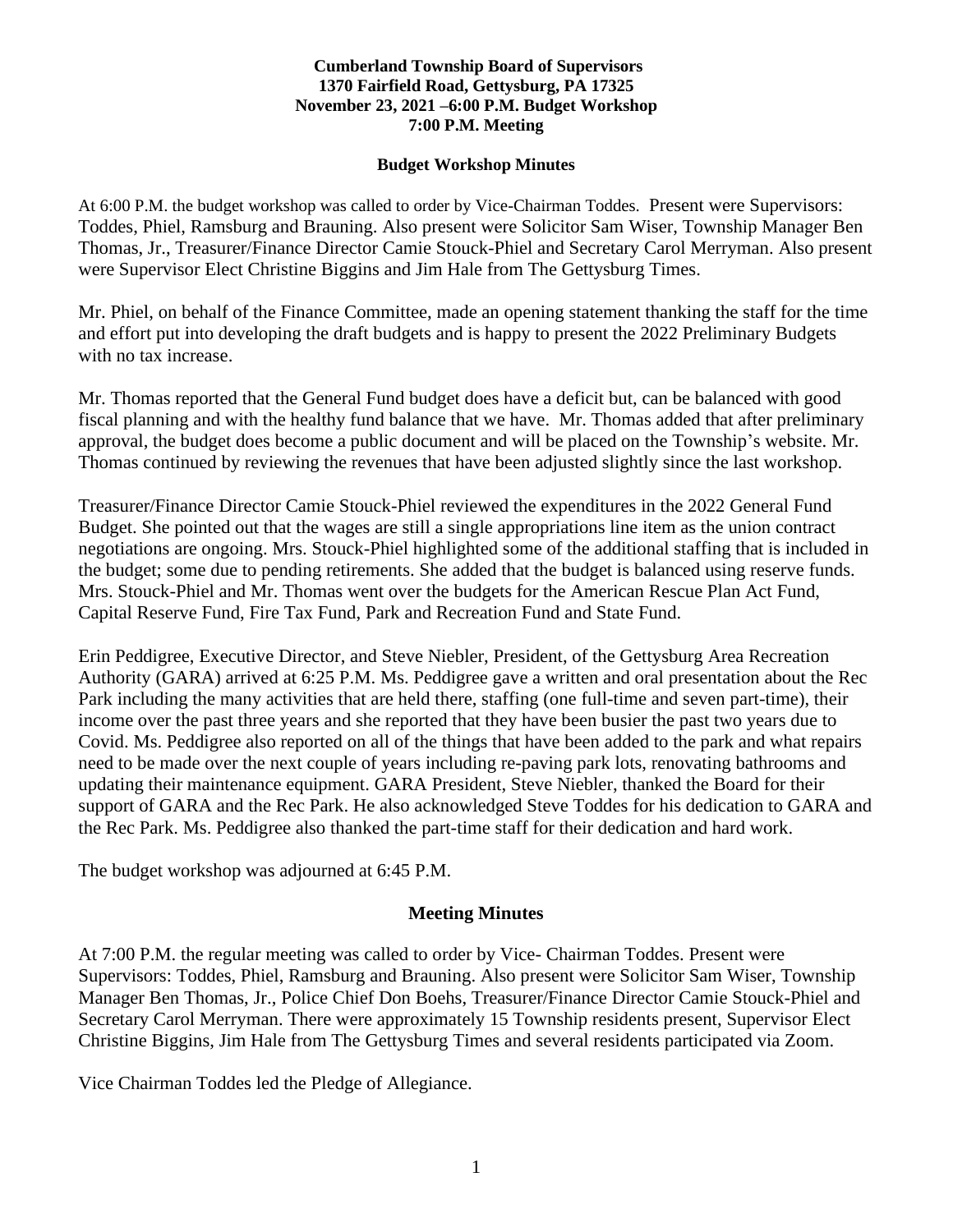Vice-Chairman Toddes turned the meeting over to Solicitor Wiser to conduct the public hearing for the proposed Zoning Ordinance amendment regarding recreational vehicles being used as a temporary residential dwelling. Solicitor Wiser read through the amendment and asked if there was anyone present or joining the meeting via Zoom, that wished to give testimony on the proposed amendment. No one made any comment or gave any testimony on the proposed amendment. The hearing was closed at 7:05 P.M.

The Board continued with the meeting agenda.

## **Mrs. Ramsburg made a motion to approve the agenda. The motion was seconded by Mr. Phiel and carried.**

**Mr. Brauning made a motion seconded by Mrs. Ramsburg and carried to approve the Minutes of the October 26, 2021 Regular Meeting and November 4, 2021 Budget Workshop.**

**Mr. Phiel made a motion seconded by Mrs. Ramsburg and carried to approve the bills in the amounts as stated by the Chairman: \$156,403.99 from the General Fund, \$7,435.50 from the Escrow Fund and \$3,800.00 from the Park and Rec Fund.**

### **Public comment:**

The following people commented on police staffing:

William Coe, 105 Twin Lakes Drive

Roger Semplak, 440 Old Mill Road also asked when the speed limit is going to be enforced on Old Mill Road, asked for a sign to indicate that a person is going over the speed limit or a blind driveway sign. William Davis, Fairfield Road (made a \$1,000.00 cash contribution to the Police Department)

**Visitors**: Laura Neiderer and Andrew Merkle from the Adams County Office of Planning and Development spoke to the Board about the County's Long Range Transportation Plan. Ms. Neiderer stated that they were present tonight as part of the public engagement process. Ms. Neiderer explained that the Adams County Transportation Planning Organization (ACTPO) is required to update the Long Range Transportation Plan every five years and that is a federal mandate. She explained that the long range plan covers a twenty-year planning horizon for state owned and maintained facilities in the county and Township bridges over 20 feet in length. She also explained that the Transportation Improvement Program (TIP) actually allocates funds for the projects. She added that the public engagement process helps them identify the needs and they also did a survey and got about 350 responses. Mr. Thomas stated that the Board has requested a realignment of the intersection of Rt. 30 and Herr's Ridge Road in the past. Solicitor Wiser suggested that any project that was included on the Township's Capital Improvements Plan for the Traffic Impact Fee should be included. Ms. Neiderer told the Board that they have until the end of December to get comments to her office.

Vice-Chairman Toddes stated that representatives from the Gettysburg Area Recreation Authority were here earlier and gave their presentation during the Budget Workshop.

**Engineer:** Mr. Thomas reported that the Township has a request from Burkentine for total release of the financial security being held for the Gettysburg Ridge project located on Deatrick Drive. Mr. Thomas read over KPI's memo dated November 23, 2021 which recommends that percentages of the security be retained in the amount of \$28,729.00. **Mr. Phiel made a motion to release \$72,891.00, retaining \$28.729.00, seconded by Mrs. Ramsburg and carried as recommended by KPI's memo.**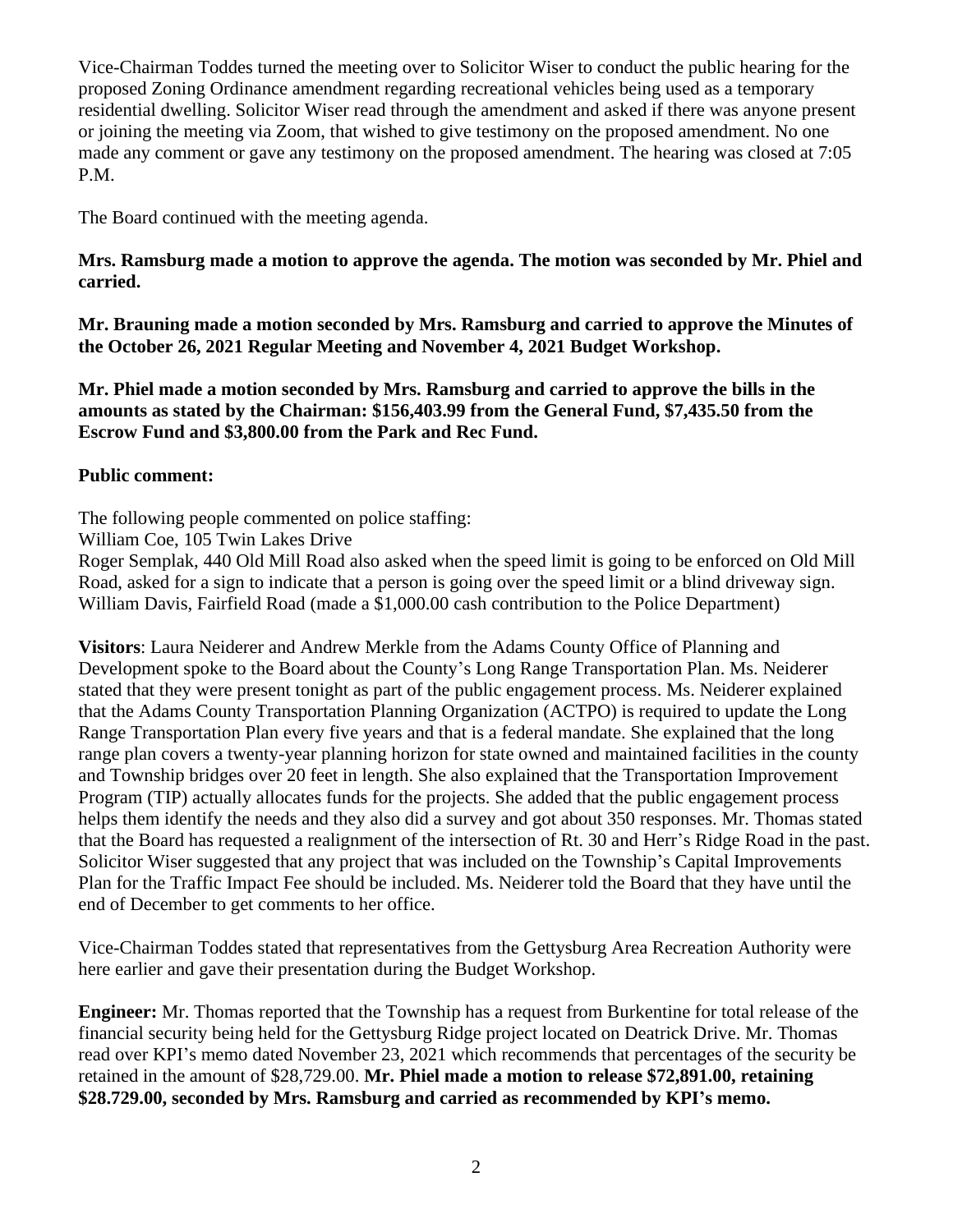Mr. Thomas also reported that the Township has a Request for Extension from Sharrah Design Group, Inc. on behalf of Cambridge Crossing Phase II and III until February 28, 2022. Mr. Thomas stated that there is a new owner that is being proactive so the request seems to be warranted. **Mr. Brauning made a motion to approve the request seconded by Mr. Phiel and carried.**

Mr. Thomas reported that the Adams County Conservation District has submitted a significant CAP Grant on behalf of the Township for the 2022 and 2023 MS4 projects and we should know the results of the grant application by the end of the year. He added that the Conservation District also conducted public education on MS4 with some of the Township's Homeowner's Associations and non-uniformed employees. He added that they have followed up with the Homeowner's Associations with information on Best Management Practices. Mr. Thomas also reported that Clauser Engineering is working with KPI on the preliminary engineering for the proposed 2022 MS4 projects and hope to get the projects bid in late winter.

**Police Report:** Police Chief Don Boehs presented a written and oral report of police activities for the month of October 2021 including: 287 complaints, 18 traffic stops, 11 traffic accidents, six targeted enforcements, 14 combined arrests, 5,355 patrol miles and 36 walk-in complaints. He added that they assisted other agencies four times and they were assisted six times. There was one assist to Pa. State Police. Police Chief Boehs reported that the School Resource Officer had 36 calls for service and made six arrests. Police Chief Boehs reported that there has been an increase in mental health calls and he is going to have the Crisis Intervention Officer come to a meeting to talk about that.

# **Active Business:**

On behalf of the Finance Committee, Mr. Phiel made a statement thanking the staff for the time and effort put into developing the draft budgets and is happy to present the 2022 Preliminary Budgets with no tax increase. **Mr. Phiel made a motion seconded by Mrs. Ramsburg and carried to approve the 2022 Preliminary Budgets and to authorize the Secretary to advertise for final adoption at the December 16, 2021 regular meeting.**

Solicitor Wiser reported that there has been an application to transfer a Liquor License into the Township for Clementina's Pizzeria and Ristorante located at 1685A Fairfield Road and a public hearing is required. **Mr. Phiel made a motion seconded by Mrs. Ramsburg and carried to schedule the public hearing for a liquor license transfer for Thursday, December 16, 2021 at 6:30 P.M. immediately prior to the regular meeting.** 

Mr. Thomas reported that there is a vacancy on the Township's Zoning Hearing Board and the Township does have two Citizen's Interest Forms that have been submitted by Zachary Gulden and David Waybright. **Mr. Phiel made a motion to appoint David Waybright to the Zoning Hearing Board seconded by Mr. Brauning and carried.** 

Mr. Thomas reported that the pension actuary has revised the 2022 Minimum Municipal Obligations (MMO) because of the Pa. Auditor General's office reducing the State Aid Unit Value by - 2.6%. Mr. Thomas added that this amount has been updated in the preliminary budget. **Mr. Brauning made a motion seconded by Mrs. Ramsburg and carried to acknowledge the revised MMO's as follows: Non-Uniformed Retirement Plan \$75,234.00 and Police Retirement Plan \$173,776.00.** 

**Mr. Phiel made a motion seconded by Mrs. Ramsburg and carried to approve a By-Law change to consolidate the Secretary and Treasurer positions into one position for the Adams County Association of Township Officials.**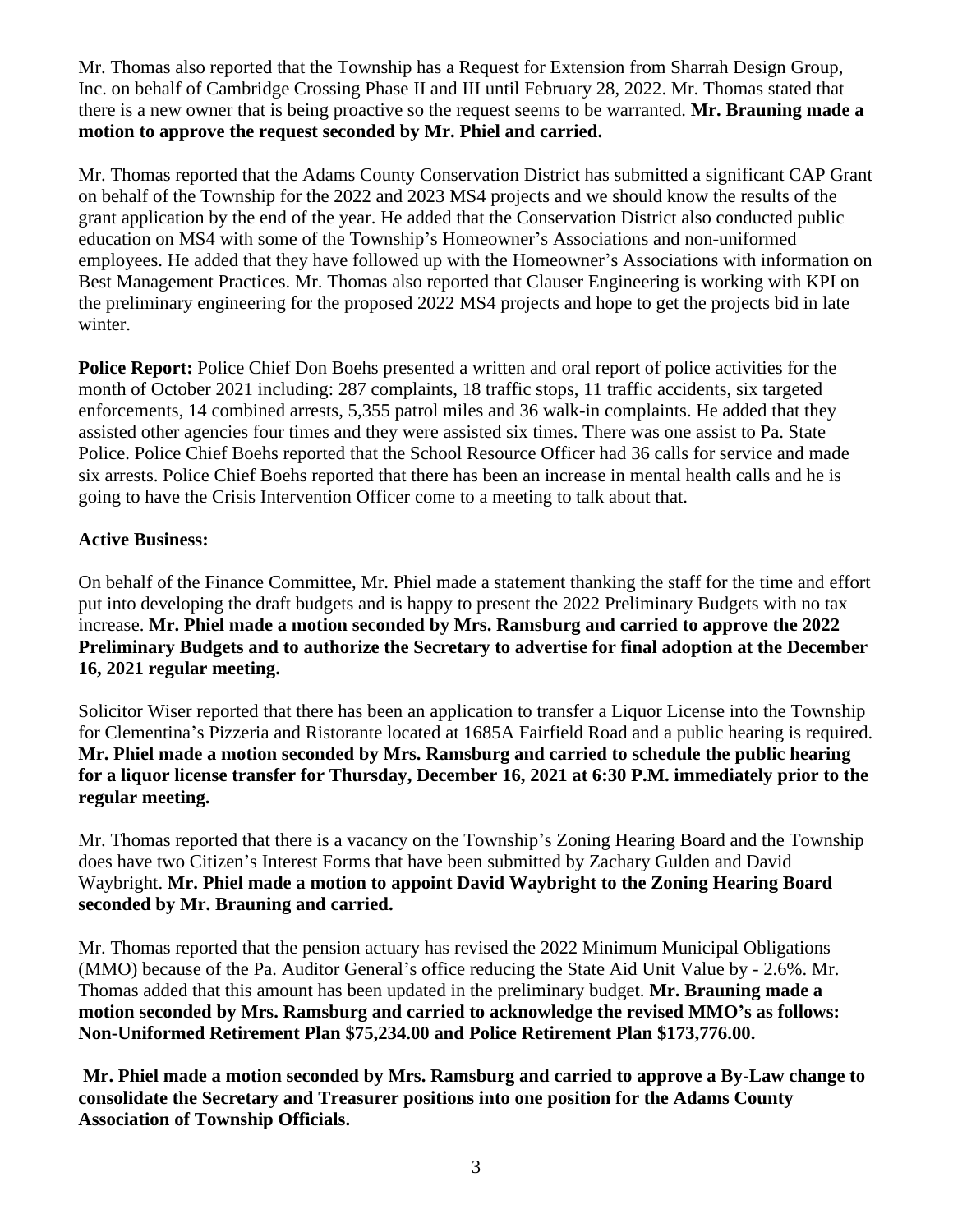Mr. Thomas explained that approximately eight years ago, the Legislature allowed cancer claims under Worker's Compensation for fire companies and it became very hard to get coverage for volunteer fire companies. He added that the Township has received information from the Pennsylvania Compensation Rating Bureau regarding Worker's Comp for support staff in Volunteer Fire Departments. The letter states that effective April 1, 2022 a new and separate classification – Code 989, Volunteer Fire Company – Support Staff will be added to cover support staff that are currently not covered. Mr. Thomas added that the Township does provide the Worker's Comp insurance for Barlow Volunteer Fire Company and pay the premium from the Fire Tax. He added that Mt. Joy Township does reimburse the Township for a portion of the premium and the Township does appreciate that.

Mr. Thomas also reported that the Township has received a Data Use Authorization Agreement from The Adams County Office of Planning and Development initiated by the 2014 Fire Study regarding the fire box service areas and the county is asking that the Township's approve their use of the data from the study. Solicitor Wiser stated that he has reviewed the agreement and has requested a small modification. This item was tabled until the December meeting so the modification can be made.

Mr. Thomas informed the Board about a letter that he had written to Secretary Dennis Davin, Pa. Dept. of Community and Economic Development supporting an application of Paradise Energy Solutions, LC dba "Upward Broadband" to Pennsylvania's Unserved High-Speed Broadband Funding Program for expansion projects in various locations in the Township and Adams County. He added that there is no financial obligation to the Township.

Mr. Thomas reported that the Township has received the annual documents from Gunn-Mowery for the MERPP/POP Administrative Service Agreement, Section 125 Premium Plan and HRA Plan. **Mr. Phiel made a motion seconded by Mrs. Ramsburg and carried to authorize the Manager to execute the Gunn-Mowery annual documents.** 

Mr. Thomas read a letter from Barbara Underwood, on behalf of the Planning Commission, requesting the Board's approval for the Planning Commission to move forward seeking information regarding electric vehicle charging stations. Mr. Thomas added that Tim Staub, facilitator for the Zoning Review Board, is also reviewing sample ordinances. **Mr. Phiel made a motion to approve the Planning Commission gathering information to bring back to the Board. The motion was seconded by Mrs. Ramsburg and carried.**

**FINANCE COMMITTEE:** Mr. Phiel reported that the committee is recommending distributing the 2021 contributions as follows: a Ramsburg-Brauning motion approved \$3,800.00 to the YWCA from the Park and Rec Fund; a Ramsburg-Phiel motion approved \$6,000.00 to Adams Co. Office for Aging, \$6,000.00 to the Adams Rescue Mission and \$1,000.00 to the York Adams Transit Authority from the General Fund (all budgeted); a Brauning-Ramsburg motion approved the transfer of \$13,637.50 from the ARPA Fund to the General Fund to pay KPI invoices for MS4; a Ramsburg-Brauning motion to approve a \$50,000.00 transfer from the General Fund to the Capital Reserve Fund (budgeted) and a Ramsburg-Phiel motion to approve closing the Money Market account at Orrstown Bank and moving the money to ACNB Bank since the mortgage loan at Orrstown Bank has been refinanced with ACNB Bank. All votes were 4-0.

**SOLICITOR**: Solicitor Wiser clarified that it was the intent of the Board to appoint David Waybright to the Zoning Hearing Board effective 1/1/2022 and that it would be for the balance of the term. Solicitor Wiser also reported that a public hearing was held earlier regarding proposed ordinance 2021- 188. **Mrs. Ramsburg made a motion seconded by Mr. Phiel to adopt Ordinance 2021-188 as follows:**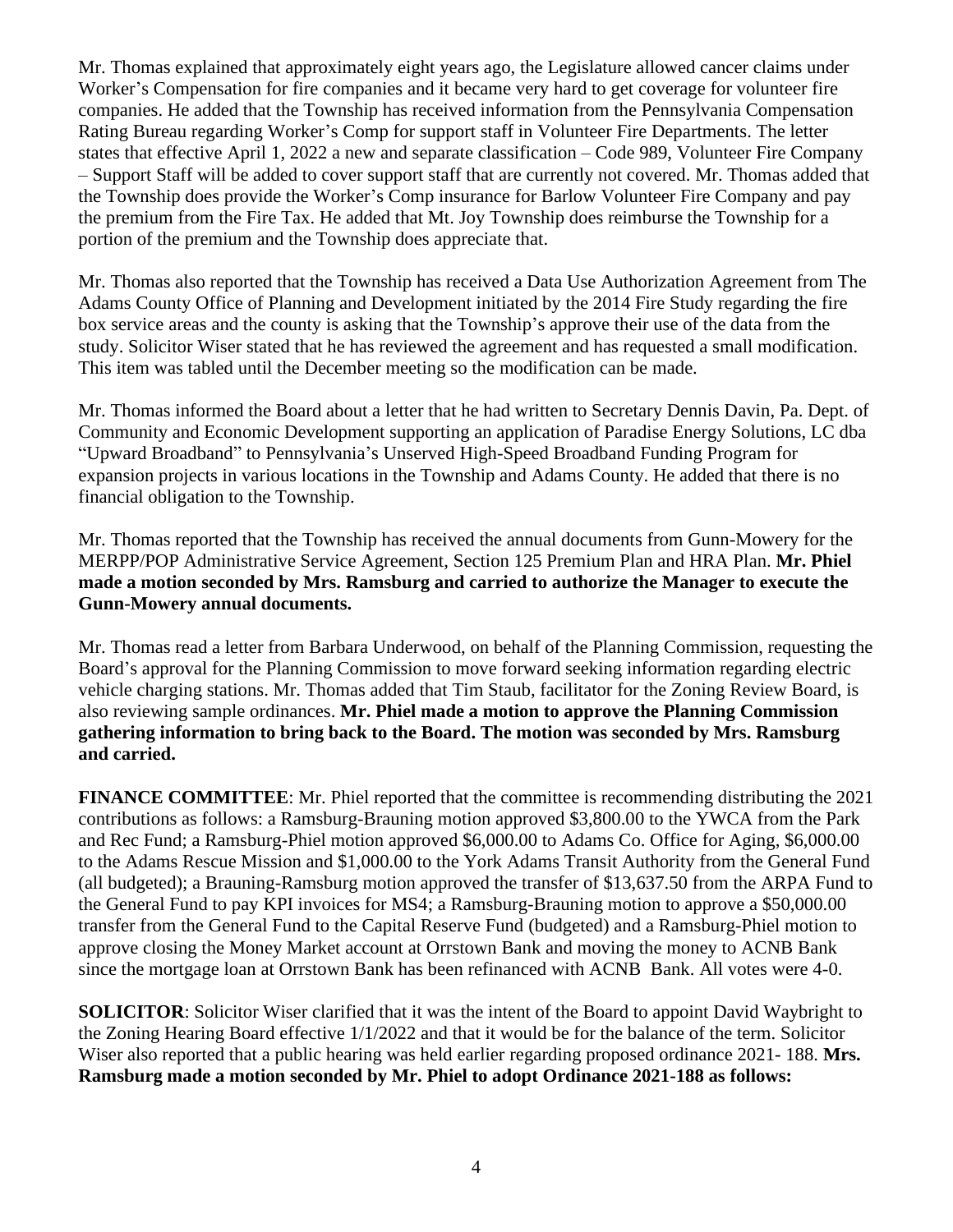## **AN ORDINANCE OF THE BOARD OF SUPERVISORS OF CUMBERLAND TOWNSHIP, ADAMS COUNTY, PENNSYLVANIA AMENDING CHAPTER 27, PART 1, SECTION 27-105 OF THE TOWNSHIP OF CUMBERLAND CODE OF ORDINANCES, TO SET FORTH REGULATIONS FOR THE USE OF RECREATIONAL VEHICLES AS TEMPORARY RESIDENTIAL DWELLINGS**

**Mr. Phiel made a motion seconded by Mrs. Ramsburg and carried to authorize Solicitor Wiser to work with Adams County's Solicitor to memorialize an agreement for a stream bank restoration MS4 project for the stream that runs in front of the Human Services Building on the county property.**

Solicitor Wiser stated that he has numerous items for Executive Session including collective bargaining, real estate and personnel.

# **Committee Reports and comments from Board Members:**

**Highway** – Mr. Brauning reported that the Lakeview stormwater project will be completed today and all other planned projects have been completed, plows and spreaders are mounted and they are ready for winter. Chris is researching a replacement for a 27 year old dump truck.

**CTA** – Mr. Toddes reported that they are doing long range planning for their biosolids – they are currently spread on David Waybright's farm and it saves the Township a lot of money but, they are going to have to look at storage for it.

**COG** – Mr. Phiel reported that Eric Myer from HABI gave a presentation on trail projects; they are putting together a Broadband Task Force, voter turn-out was good and annual dog licensing is now online.

**CT411 –** Mr. Brauning stated that he has a concern about the residents getting answers to their questions that they are asking during the Public Comment period and he feels that something should be done starting in January.

# **Personnel, Public Safety, Park and Recreation, Planning and Zoning, Economic Development and CT411 – No reports**

The Zoning Officer and Treasurer's reports were reviewed.

Unless otherwise noted, all votes were unanimous. The meeting was adjourned at 8:12 P.M. for an Executive Session to discuss real estate, contract negotiations and personnel issues.

The meeting was reconvened for the following action:

**Mr. Phiel made a motion seconded by Mrs. Ramsburg and carried 4-0 to authorize the amendment of the agenda to consider authorizing entering into an agreement with Adams County for the transfer of the Oak Lawn property to Adams County for \$1.00 upon vesting of the title in the Township.** 

**Mr. Brauning made a motion seconded by Mr. Phiel and carried 4-0 authorizing entering into an agreement with Adams County for \$1.00 upon vesting of the title in the Township.**